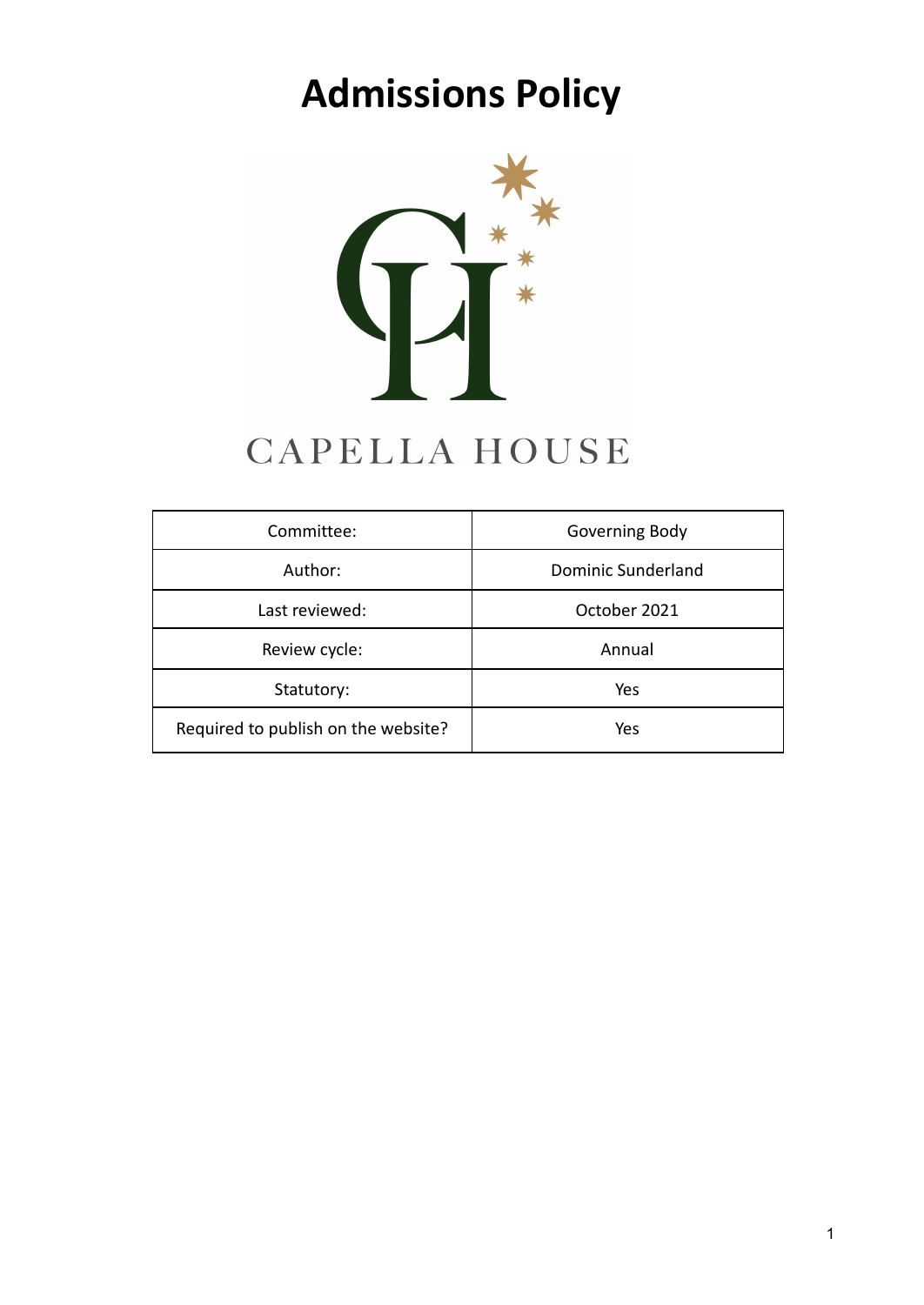## **Contents**

| 1. Aims                                                                      | 3 |   |
|------------------------------------------------------------------------------|---|---|
| 2. Legislation and guidance                                                  | 3 |   |
| 3. Definitions and scope                                                     |   | 3 |
| 4. Principles for investigation                                              | 4 |   |
| 5. Stages of complaint (not complaints against the headteacher or governors) |   | 4 |
| 6. Complaints against the headteacher, a governor or the governing board     | 6 |   |
| 7. Referring complaints on completion of the school's procedure              |   | 6 |
| 8. Persistent complaints                                                     |   | 6 |
| 9. Record-keeping                                                            | 7 |   |
| 10. Learning lessons                                                         | 7 |   |
| 11. Monitoring arrangements                                                  | 7 |   |
| 12. Links with other policies                                                | 8 |   |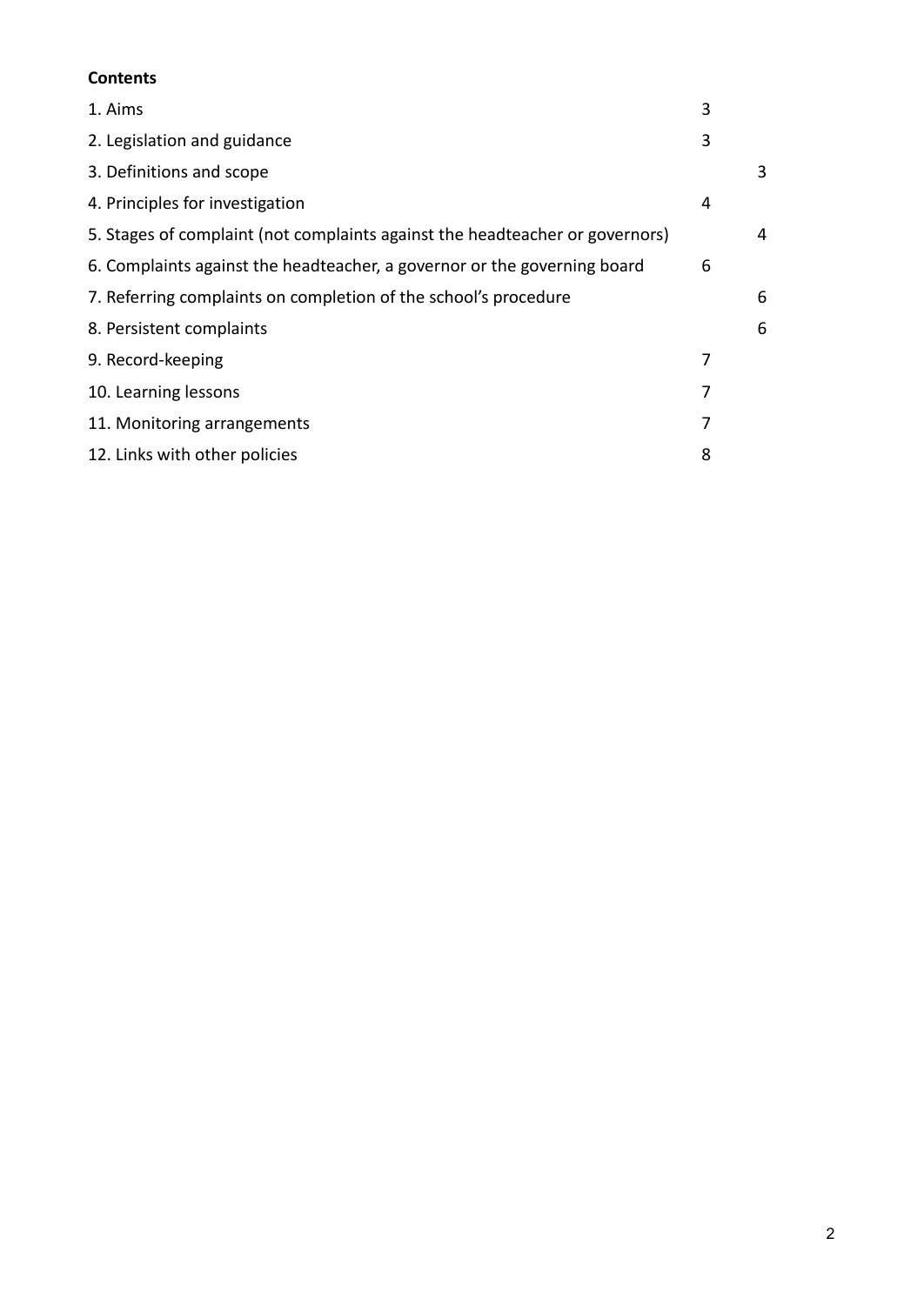## **1. Aims**

Our school aims to meet its statutory obligations when responding to complaints from parents of pupils at the school, and others.

When responding to complaints, we aim to:

- Be impartial and non-adversarial
- Facilitate a full and fair investigation by an independent person or panel, where necessary
- Address all the points at issue and provide an effective and prompt response
- Respect complainants' desire for confidentiality
- Treat complainants with respect
- Ensure that any decisions we make are lawful, rational, reasonable, fair and proportionate, in line with the principles of administrative law
- Keep complainants informed of the progress of the complaints process
- Consider how the complaint can feed into school improvement evaluation processes

We try to resolve concerns or complaints by informal means wherever possible. Where this is not possible, formal procedures will be followed.

The school will aim to give the complainant the opportunity to complete the complaints procedure in full.

To support this, we will ensure we publicise the existence of this policy and make it available on the school website.

## **2. Legislation and guidance**

This document meets the requirements set out in part 7 of the schedule to the [Education](http://www.legislation.gov.uk/uksi/2014/3283/schedule/made) [\(Independent School Standards\) Regulations 2014](http://www.legislation.gov.uk/uksi/2014/3283/schedule/made), which states that we must have and make available a written procedure to deal with complaints from parents of pupils at the school.

It is also based on guidance published by the Education and Skills Funding Agency (ESFA) on [creating a complaints procedure that complies with the above regulations](https://www.gov.uk/government/publications/setting-up-an-academies-complaints-procedure), and refers to [good](https://www.gov.uk/government/publications/school-complaints-procedures) [practice guidance on setting up complaints procedures](https://www.gov.uk/government/publications/school-complaints-procedures) from the Department for Education (DfE).

This policy complies with our funding agreement and articles of association.

In addition, it addresses duties set out in the **Early [Years Foundation Stage statutory framework](https://www.gov.uk/government/publications/early-years-foundation-stage-framework--2)** with regards to dealing with complaints about the school's fulfilment of Early Years Foundation Stage requirements.

## **3. Definitions and scope**

The DfE guidance explains the difference between a concern and a complaint.

A **concern** is defined as "an expression of worry or doubt over an issue considered to be important for which reassurances are sought".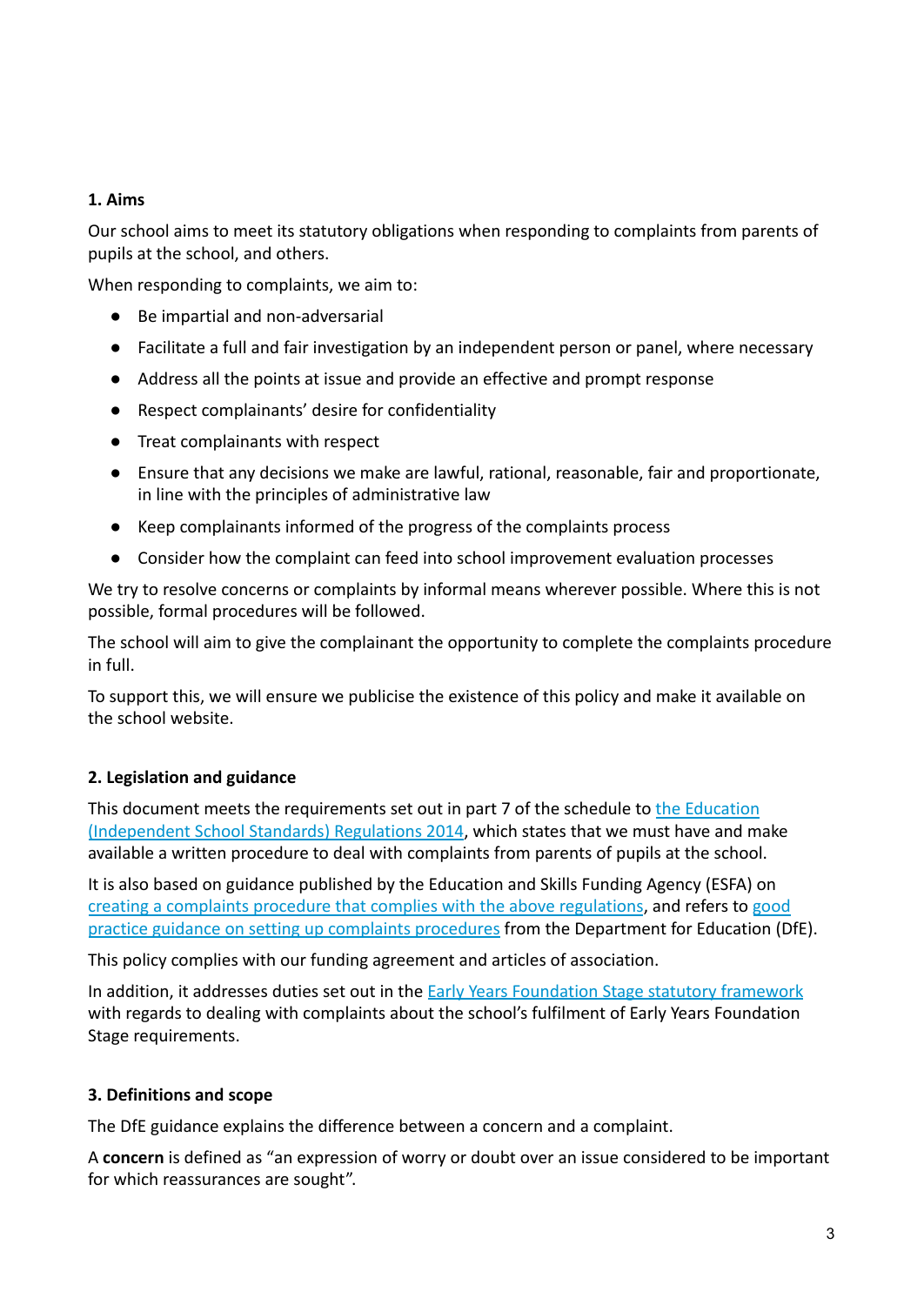The school will resolve concerns through day-to-day communication as far as possible.

A **complaint** is defined as "an expression of dissatisfaction however made, about actions taken or a lack of action".

The school intends to resolve complaints informally where possible, at the earliest possible stage.

There may be occasions when complainants would like to raise their concerns formally. This policy outlines the procedure relating to handling such complaints.

This policy does not cover complaints procedures relating to:

- Admissions
- Statutory assessments of special educational needs (SEN)
- Safeguarding matters
- Exclusion
- Whistle-blowing
- Staff grievances
- Staff discipline

Please see our separate policies for procedures relating to these types of complaint.

Complaints about services provided by other providers who use school premises or facilities should be directed to the provider concerned.

## **4. Principles for investigation**

When investigating a complaint, we will try to clarify:

- What has happened
- Who was involved
- What the complainant feels would put things right

We also intend to address complaints as quickly as possible. To achieve this, realistic and reasonable time limits will be set for each action within each stage.

Where further investigations are necessary, new time limits will be set, and the complainant will be sent details of the new deadline with an explanation for the delay.

The school expects that complaints will be made as soon as possible after an incident arises and no later than 3 months afterwards. We will consider exceptions to this time frame in circumstances where there were valid reasons for not making a complaint at that time and the complaint can still be investigated in a fair manner for all involved.

## **Complaints about our fulfilment of early years requirements**

We will investigate all written complaints relating to the school's fulfilment of the Early Years Foundation Stage requirements, and notify the complainant of the outcome within 28 days of receiving the complaint. The school will keep a record of the complaint (see section 9) and make this available to Ofsted on request.

Parents and carers can notify Ofsted if they believe that the school is not meeting Early Years Foundation Stage requirements, by calling 0300 123 4234 or 0300 123 4666, or by emailing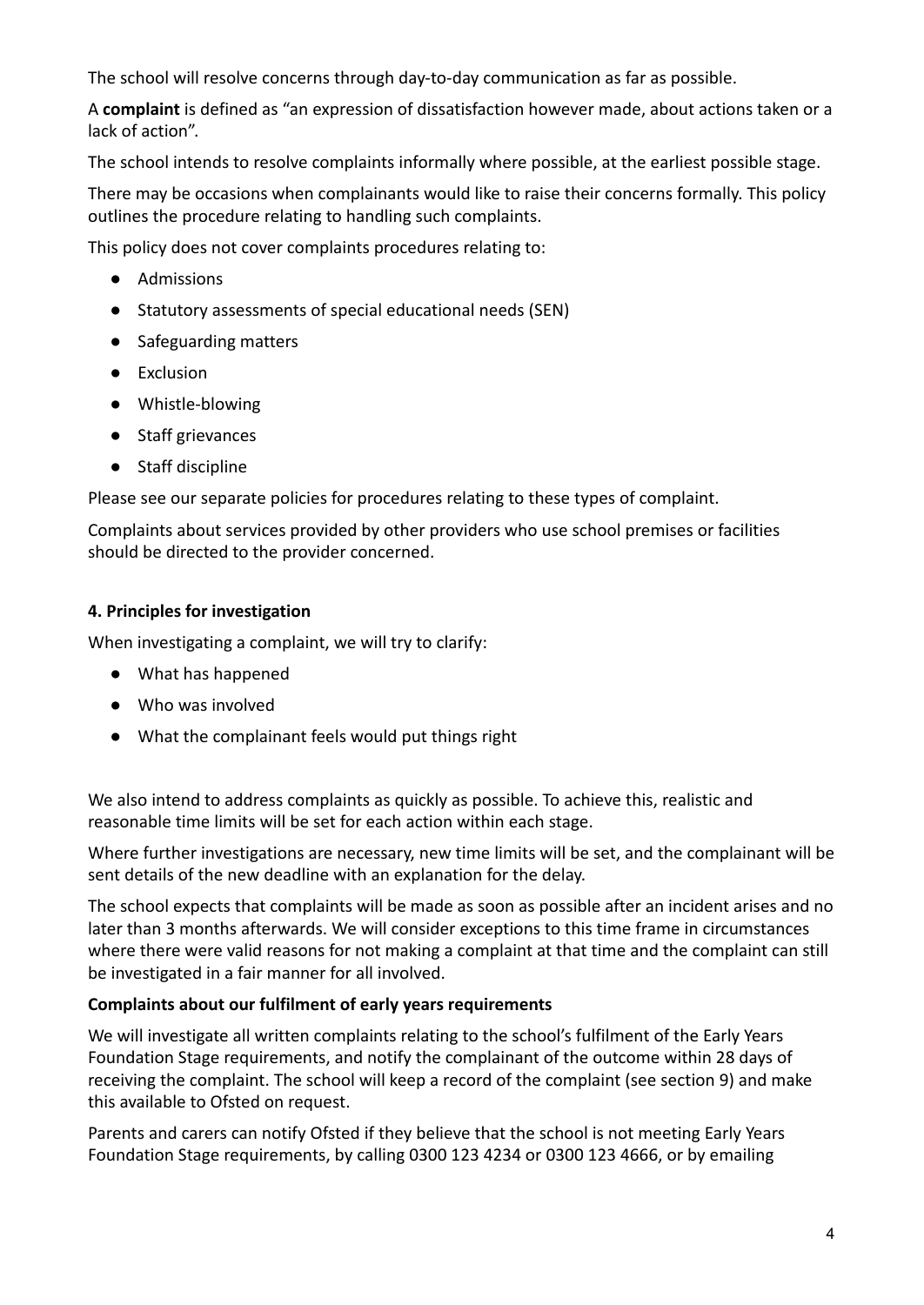[enquiries@ofsted.gov.uk](mailto:enquiries@ofsted.gov.uk). An online contact form is also available at <https://www.gov.uk/government/organisations/ofsted#org-contacts>.

We will notify parents and carers if we become aware that the school is to be inspected by Ofsted. We will also supply a copy of the inspection report to parents and carers of children attending the setting on a regular basis.

## **5. Stages of complaint (not complaints against the headteacher or governors)**

#### **Stage 1: informal**

The school will take informal concerns seriously and make every effort to resolve the matter quickly. It may be the case that the provision or clarification of information will resolve the issue.

The complainant should raise the complaint as soon as possible with the relevant member of staff or the headteacher as appropriate, either in person or by letter, telephone or email. If the complainant is unclear who to contact or how to contact them, they should contact the school office.

The school will acknowledge informal complaints within 2 working days, and investigate and provide a response within 5 working days.

Many concerns can be resolved by simple clarification or the provision of information and it is anticipated that most complaints will be resolved by this informal stage.

The informal stage will involve a meeting between the complainant and the Head of Centre and/or the subject of the complaint, as appropriate.

If the complaint is not resolved informally, it will be escalated to a formal complaint.

#### **Stage 2: formal**

#### **How to raise a complaint**

Formal complaints can be raised:

- By letter or email
- Over the phone
- In person
- By a third party acting on behalf of the complainant

The complainant should provide details such as relevant dates, times, and the names of witnesses of events, alongside copies of any relevant documents, and what they feel would resolve the complaint.

If complainants need assistance raising a formal complaint, they can contact the school office.

The headteacher (or designated member of the senior leadership team, usually the Head of Centre) will call a meeting to clarify concerns, and seek a resolution. The complainant may be accompanied to this meeting, and should inform the school of the identity of their companion in advance.

In certain circumstances, the school may need to refuse a request for a particular individual to attend any such meeting – for example, if there is a conflict of interest. If this is the case, the school will notify the complainant as soon as they are aware, so that the complainant has the opportunity to arrange alternative accompaniment.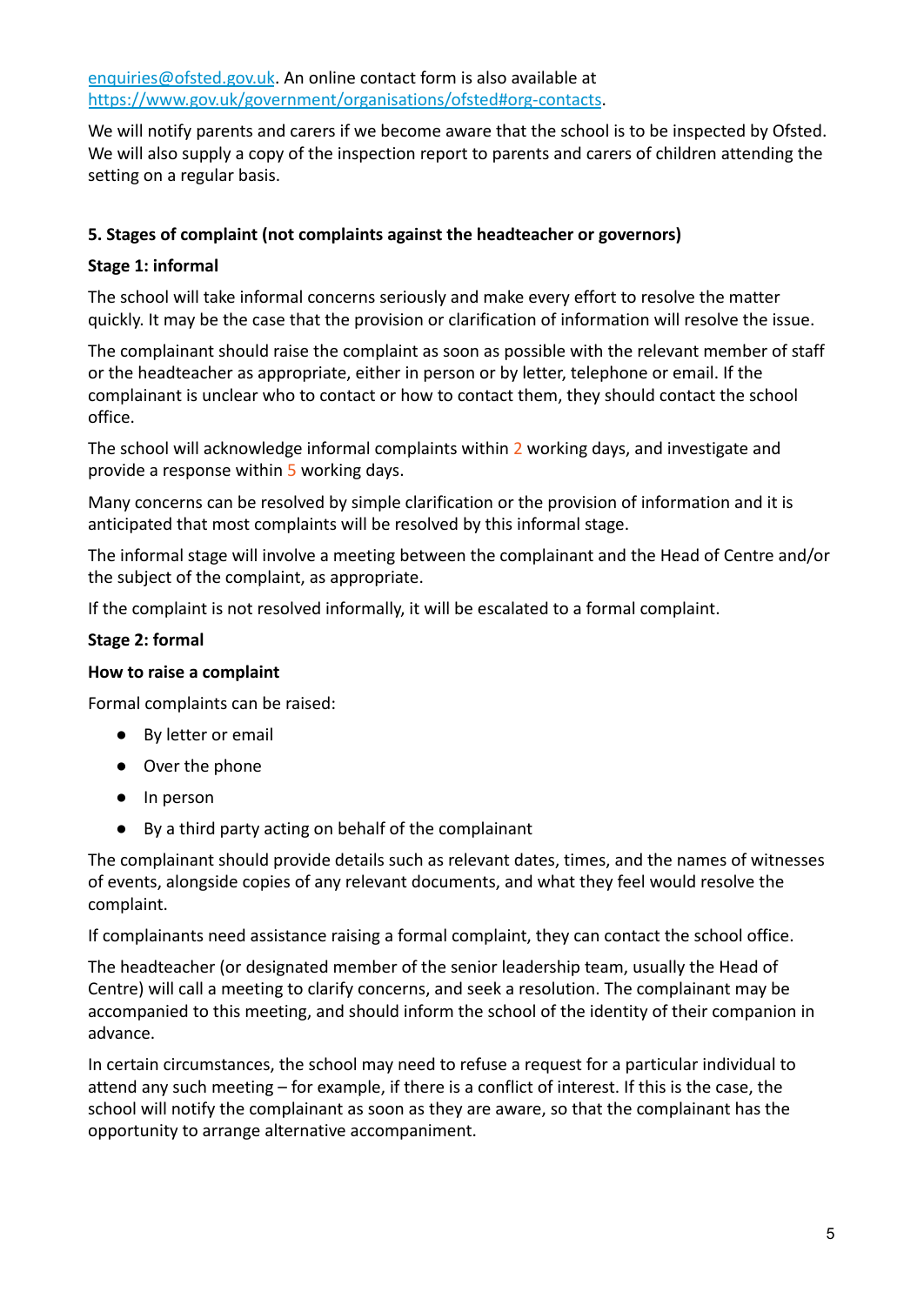The headteacher (or other person appointed by the headteacher for this purpose) will then conduct their own investigation. The written conclusion of this investigation will be sent to the complainant within 15 working days.

If the complainant wishes to proceed to the next stage of the procedure, they should inform the clerk to the governing board within 5 days.

## **How to escalate a complaint**

Complaints can be escalated by contacting the clerk to the governing board:

- By letter or email
- Over the phone
- In person
- Through a third party acting on behalf of the complainant

The clerk will need the details of the complaint as set out above, as well as details from the complainant on how they feel the previous stage of the procedure has not addressed their complaint sufficiently, and what they feel would resolve the complaint.

The written conclusion of this investigation will be sent to the complainant within 10 working days.

If the complainant wishes to proceed to the next stage of the procedure, they should inform the clerk to the governing board in writing within 5 days.

## **Stage 3: review panel**

Complaints will be escalated to the panel hearing stage if the complainant is not satisfied with the response to the complaint at the second, formal, stage.

The panel will be appointed by or on behalf of the Auriga Academy Trust and must consist of at least 3 people who were not directly involved in the matters detailed in the complaint. At least 1 panel member must be independent of the management and running of the school. The panel cannot be made up solely of Trustees and/or members of the local governing board, as they are not independent of the management and running of the school.

The panel will have access to the existing record of the complaint's progress (see section 9).

The complainant must have reasonable notice of the date of the review panel; however, the review panel reserves the right to convene at their convenience rather than that of the complainant. At the review panel meeting, the complainant and representatives from the school, as appropriate, will be present. Each will have an opportunity to set out written or oral submissions prior to the meeting.

The complainant must be allowed to attend the panel hearing and be accompanied if they wish.

At the meeting, each individual will have the opportunity to give statements and present their evidence, and witnesses will be called, as appropriate, to present their evidence.

The panel, the complainant and the school representative(s) will be given the chance to ask and reply to questions. Once the complainant and school representative(s) have presented their cases, they will be asked to leave and evidence will then be considered.

The panel must then put together its findings and recommendations from the case. The panel will also provide copies of the minutes of the hearing and the findings and recommendations to the complainant and, where relevant, the individual who is the subject of the complaint, and make a copy available for inspection by the Auriga Academy Trust and headteacher.

The school will inform those involved of the decision in writing within 10 working days.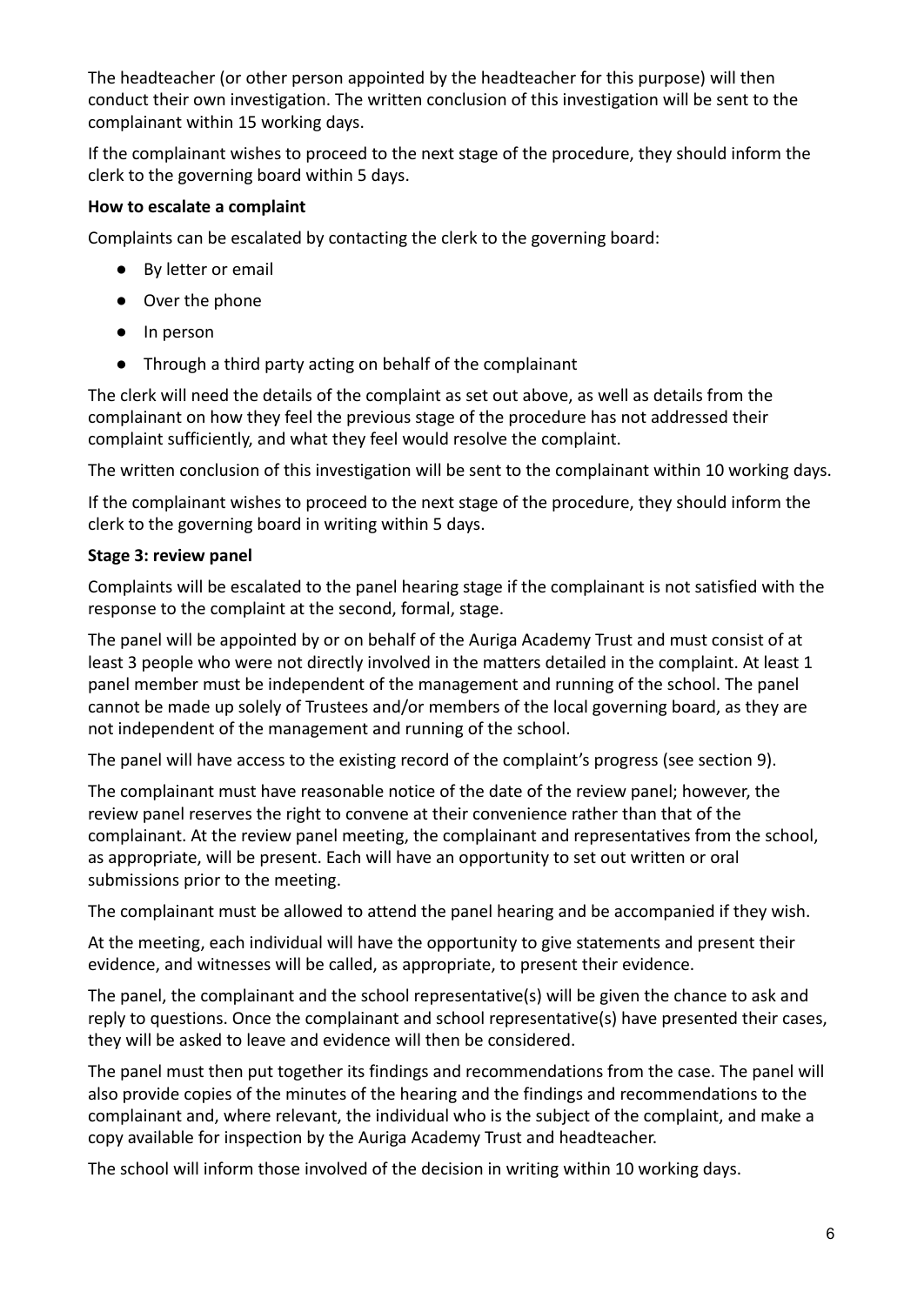## **6. Complaints against the headteacher, a governor or the governing board**

Complaints made against the headteacher should be directed to the chair of governors.

Where a complaint is against the chair of governors, any member of the governing board, or the entire governing board, it should be made in writing to the clerk to the Auriga Academy Trust in the first instance.

## **7. Referring complaints on completion of the school's procedure**

If the complainant is unsatisfied with the outcome of the school's complaints procedure, they can refer their complaint to the ESFA. The ESFA will check whether the complaint has been dealt with properly by the school. The ESFA will not overturn a school's decision about a complaint. However, it will look into:

- Whether there was undue delay, or the school did not comply with its own complaints procedure
- Whether the school was in breach of its funding agreement with the secretary of state
- Whether the school has failed to comply with any other legal obligation

If the school did not deal with the complaint properly, it will be asked to re-investigate the complaint. If the school's complaints procedure is found to not meet regulations, the school will be asked to correct its procedure accordingly.

For more information or to refer a complaint, see the following webpage:

<https://www.gov.uk/complain-about-school>

## **8. Persistent complaints**

Where a complainant tries to re-open the issue with the school after the complaints procedure has been fully exhausted and the school has done everything it reasonably can in response to the complaint, the chair of governors (or other appropriate person in the case of a complaint about the chair) will inform the complainant that the matter is closed.

If the complainant subsequently contacts the school again about the same issue, the school can choose not to respond. The normal circumstance in which we will not respond is if:

- The school has taken every reasonable step to address the complainant's needs, *and*
- The complainant has been given a clear statement of the school's position and their options (if any), *and*
- The complainant is contacting the school repeatedly but making substantially the same points each time

However, this list is not intended to be exhaustive.

The school will be most likely to choose not to respond if:

- We have reason to believe the individual is contacting the school with the intention of causing disruption or inconvenience, and/or
- The individual's letters/emails/telephone calls are often or always abusive or aggressive, and/or
- The individual makes insulting personal comments about, or threats towards, school staff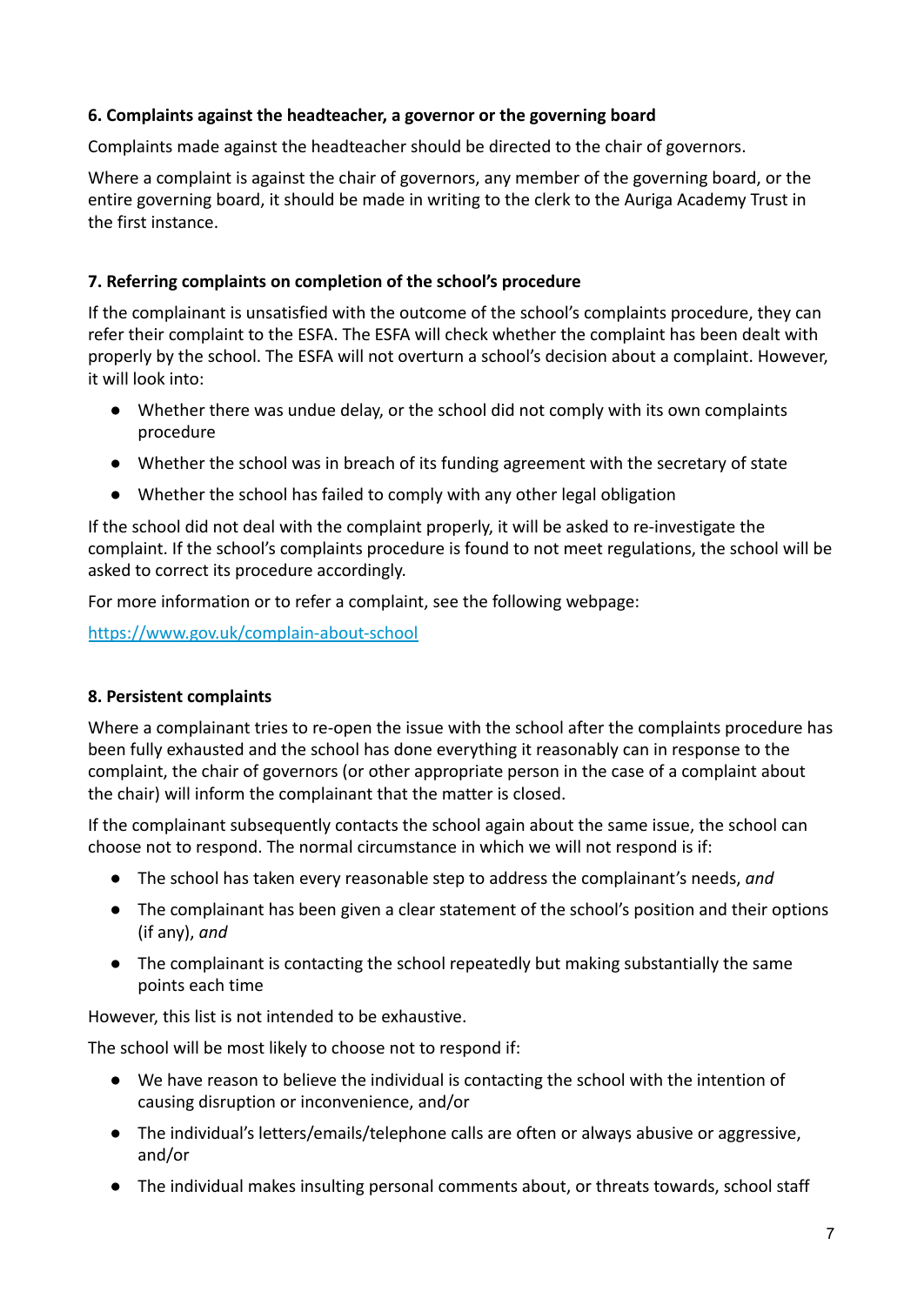Unreasonable behaviour which is abusive, offensive or threatening may constitute an unreasonably persistent complaint.

Once the school has decided that it is appropriate to stop responding, the complainant will be informed in writing, either by letter or email.

The school will ensure when making this decision that complainants making any new complaint are heard, and that the school acts reasonably.

## **Unreasonably persistent and vexatious complaints**

Unreasonably persistent or vexatious complaints are dealt with under a separate procedure.

#### **Complaint campaigns**

Where the school receives a large volume of complaints about the same topic or subject, especially if these come from complainants unconnected with the school, the school may respond to these complaints by:

- Publishing a single response on the school website
- Sending a template response to all of the complainants

If complainants are not satisfied with the school's response, or wish to pursue the complaint further, the normal procedures will apply.

## **9. Record-keeping**

The school will record the progress of all complaints, including information about actions taken at all stages, the stage at which the complaint was resolved, and the final outcome. The records will also include copies of letters and emails, and notes relating to meetings and phone calls.

This material will be treated as confidential and held centrally, and will be viewed only by those involved in investigating the complaint or on the review panel.

This is except where the secretary of state (or someone acting on their behalf) or the complainant requests access to records of a complaint through a freedom of information (FOI) request or through a subject access request under the terms of the Data Protection Act, or where the material must be made available during a school inspection.

Records of complaints will be kept securely, only for as long as necessary and in line with data protection law, our privacy notices and record retention schedule.

The details of the complaint, including the names of individuals involved, will not be shared with the whole governing board in case a review panel needs to be organised at a later point.

Where the governing board is aware of the substance of the complaint before the review panel stage, the school will (where reasonably practicable) arrange for an independent panel to hear the complaint.

Complainants also have the right to request an independent panel if they believe there is likely to be bias in the proceedings. The decision to approve this request is made by the governing board, who will not unreasonably withhold consent.

## **10. Learning lessons**

The Chair of the Local Governing Body will review any underlying issues raised by complaints with the Headteacher or member of the Senior Leadership Team where appropriate, and respecting confidentiality,